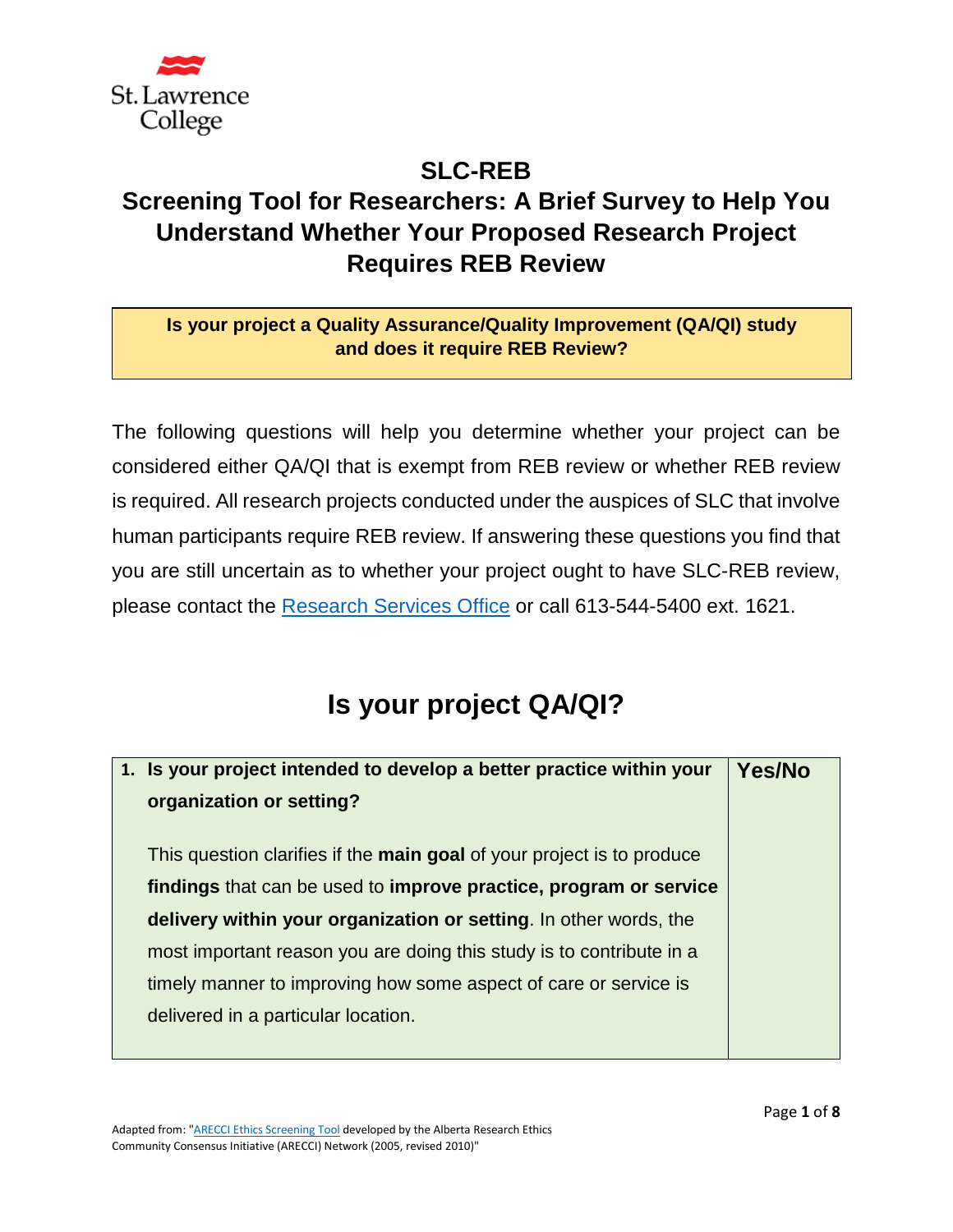| 2. Is the current project part of a continuous process of gathering     | Yes/No |
|-------------------------------------------------------------------------|--------|
| or monitoring data within an organization?                              |        |
| This question helps to assess the fit of your project with the primary  |        |
| focus of quality improvement. The focus of QI is on time-limited        |        |
| projects that target service, program, or process improvements.         |        |
| QI projects are often initiated in response to issues and trends        |        |
| identified through ongoing quality assurance monitoring of care and     |        |
|                                                                         |        |
| service provision.                                                      |        |
| 3. Would this project still be done at your site even if the results    | Yes/No |
| might not be applicable anywhere else?                                  |        |
|                                                                         |        |
| This question helps assess if your project fits with the usual focus of |        |
| quality improvement and evaluation on site-specific programs,           |        |
| services or processes. By contrast, in research the specific site does  |        |
| not matter except in more general terms such as urban or rural.         |        |
| Please note, in the due course of time you may choose to share          |        |
| (through presentation at conferences or publication in an Evaluation    |        |
| or QI journal) the process and results of your project with others for  |        |
| adaptation to new contexts. However, sharing project results for        |        |
| potential benefit elsewhere is not the main reason you are doing the    |        |
| project.                                                                |        |
|                                                                         |        |
| Does the language used in the project description refer<br>4.           | Yes/No |
| specifically to features of a particular program, organization, or      |        |
| locale, rather than using more general terminology such as rural        |        |
| vs. urban populations?                                                  |        |
| The language used in your project can help determine if it is quality   |        |
| improvement/ evaluation or research. Quality improvement and            |        |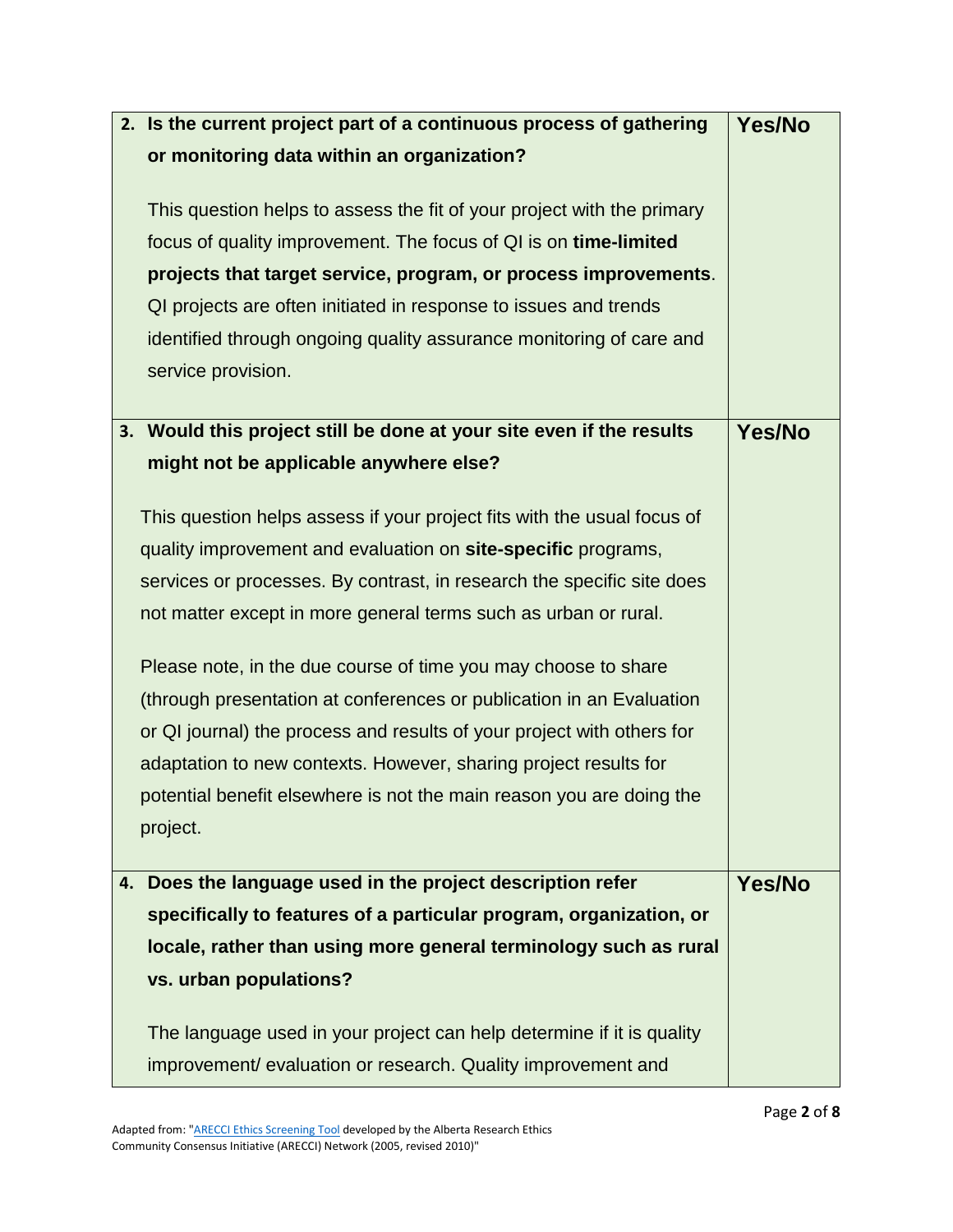evaluation projects use terminology that specifically name a particular program or process, or a particular organization, setting, or service. By contrast, research projects often describe location by more general characteristics such as rural versus urban, which reflects their intent to be "generalizable" across settings.

If you answered "yes" to the above questions, then there is good reason to believe that your project falls under the category of QA/QI projects and does not require REB review. However, to be certain that your project doesn't require REB review, please answer the following questions.

## **Does your project require SLC-REB Review?**

| 5. Is the project primarily designed to test a specific hypothesis or        | <b>Yes/No</b> |
|------------------------------------------------------------------------------|---------------|
| answer a specific quantitative or qualitative question?                      |               |
|                                                                              |               |
| This question helps assess whether your project fits in one of the two       |               |
| broad research approaches: quantitative and qualitative. A key               |               |
| component in this item is assessing whether or not there is a <b>clearly</b> |               |
| stated research question.                                                    |               |
|                                                                              |               |
| Qualitative research projects are guided by specifically formulated          |               |
| research questions. These types of research projects apply explicit          |               |
| qualitative theory which underlie and direct the methodology used in         |               |
| the design of the specific study, including the analysis plan.               |               |
|                                                                              |               |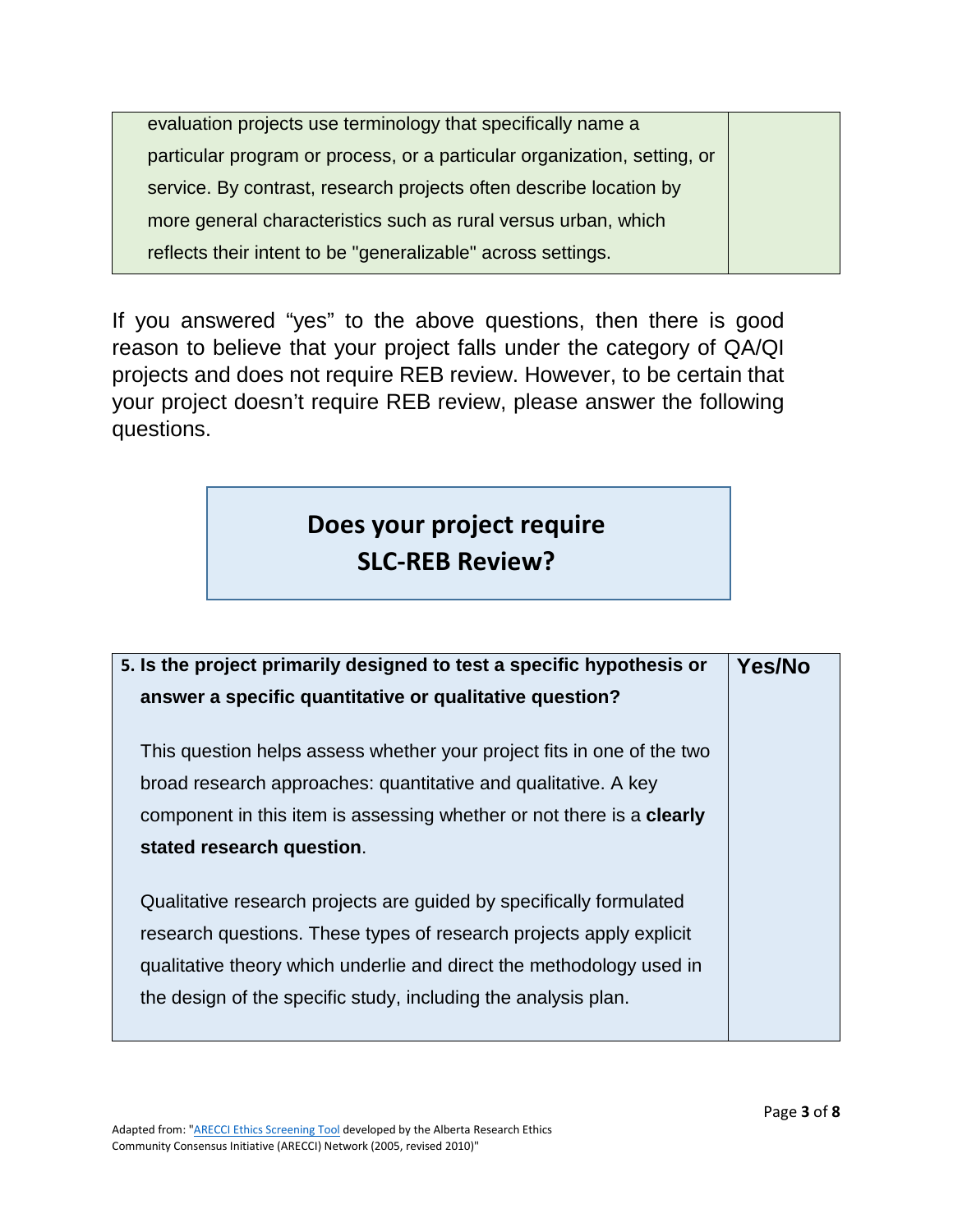| Quantitative research projects are directed by specific hypotheses or   |        |
|-------------------------------------------------------------------------|--------|
| research questions that guide the selection of the scientific design of |        |
| the specific study, including the analysis methods. In general,         |        |
| qualitative research develops theory through rigor in interpretation of |        |
| observations.                                                           |        |
|                                                                         |        |
| In general, quantitative research tests theory through the              |        |
| measurement of key variables.                                           |        |
| 6. Is the project designed to support generalizations that go           | Yes/No |
| beyond the particular population the sample is being drawn              |        |
| from?                                                                   |        |
|                                                                         |        |
| This question assesses whether the design of your project fits with     |        |
| research that is specifically designed to produce results that can be   |        |
| assumed to be true (generalized) beyond the individual participants in  |        |
| the specific study.                                                     |        |
| In other words, with the clear intent of following internationally      |        |
| accepted scientific standards for "generalizability", your project      |        |
| design includes precise sample size calculations and other              |        |
| techniques related to how it is going to be conducted. Research         |        |
| designed for "generalizability" implies some future application of      |        |
| findings to the population of focus, although sometimes subjects do     |        |
| directly benefit from participation in a research project.              |        |
| Note: Producing and sharing learnings from a project for potential      |        |
| adaptation to other contexts is not the same thing as producing         |        |
| results that are considered scientifically generalizable because of     |        |
| specific features included in the design of the study such as precise   |        |
| power calculations.                                                     |        |
|                                                                         |        |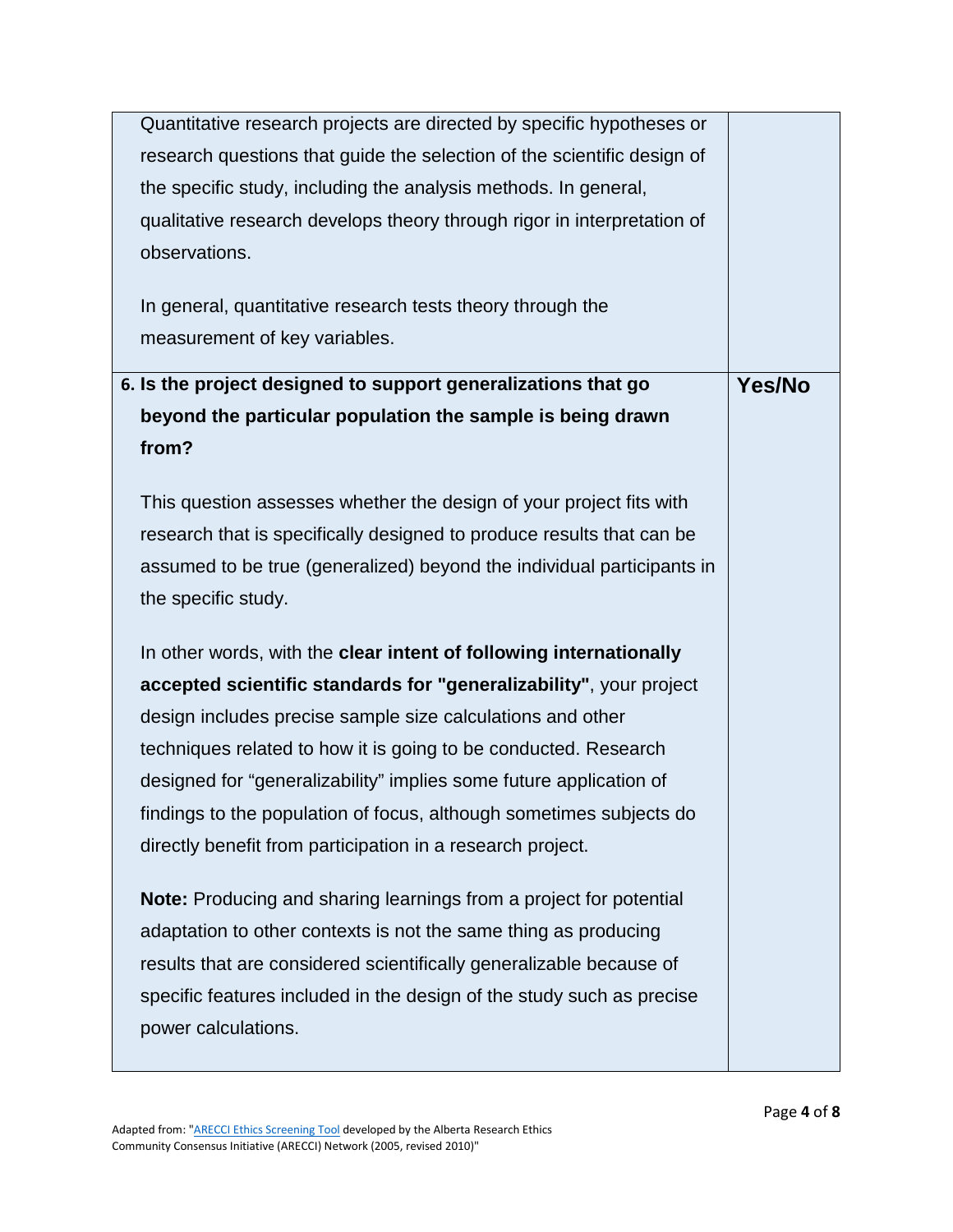| 7. Does the project impose any additional burdens on participants        | Yes/No        |
|--------------------------------------------------------------------------|---------------|
| beyond what would be normally expected or normally                       |               |
| experienced during the course of care, program participation or          |               |
| role expectations?                                                       |               |
|                                                                          |               |
| This question helps determine your project's fit with research in that   |               |
| participation is voluntary and that those participating will be involved |               |
| in activities which are in addition to routine care, program             |               |
| provision, or other routine actions or duties on the part of the         |               |
| participant.                                                             |               |
| 8. Is the primary purpose of the project to produce the kind of          | <b>Yes/No</b> |
|                                                                          |               |
| results that could be published in a research journal?                   |               |
| This question clarifies whether the main goal of your project is to      |               |
| obtain results that CAN be published in a research type of journal.      |               |
| In other words, the most important reason you are doing this study is    |               |
| to contribute to the general body of knowledge on the topic through      |               |
| achieving scientific publication.                                        |               |
| By contrast, the main goal in quality improvement and evaluation is to   |               |
| provide information for decisions about a specific program or aspect     |               |
| of service delivery.                                                     |               |
|                                                                          |               |
| 9. Is there a likelihood that a breach of confidentiality could place    | Yes/No        |
| participants at risk of legal liability, denial of insurance or other    |               |
| damage to financial standing, employability, or reputation?              |               |
| There is widespread agreement about the rights of individuals to         |               |
| privacy and the corresponding duty of investigators to treat private     |               |
| information in a respectful and confidential manner. This item           |               |
|                                                                          |               |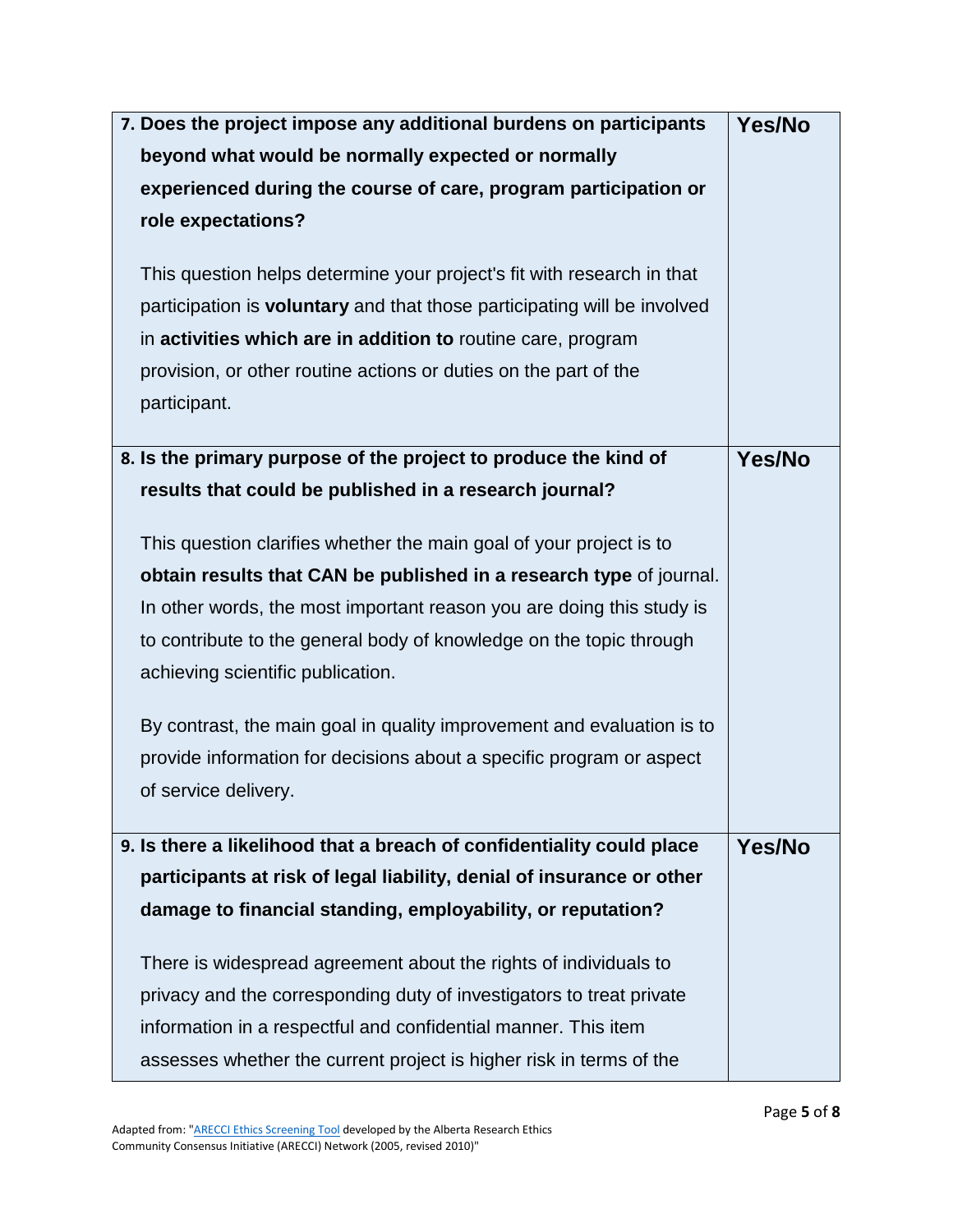| probability that serious consequences could occur should there be         |        |
|---------------------------------------------------------------------------|--------|
| any breach of confidentially of the private information being collected.  |        |
| Informed consent ought to be sought from all participants if this risk    |        |
| applies.                                                                  |        |
|                                                                           |        |
| The best protection of the confidentiality of personal information and    |        |
| records is through anonymity. When that is not possible project           |        |
| leaders should indicate the extent of the confidentiality that can be     |        |
| promised to participants. Strategies or countermeasures to mitigate       |        |
| (ease the response should it occur) this risk should be clearly           |        |
| described in the plan and to the participants. There should also be a     |        |
| plan to limit access to and provide secure storage of the private         |        |
| information for a specified period of time and with a specific plan for   |        |
| its destruction at the end of that timeframe. These should be clearly     |        |
| outlined on the consent form and during the consent process.              |        |
|                                                                           |        |
|                                                                           |        |
| 10. Is there a power relationship between the investigator and            | Yes/No |
| participants (e.g., manager/employee, therapist/client, service           |        |
| provider/recipient, teacher/student)?                                     |        |
| If undue influence is present in the context in which the project will be |        |
| carried out by virtue of the trust and dependency that exists in a        |        |
| power relationship, participants may feel restricted in how free they     |        |
| are to choose to participate in or withdraw from the project.             |        |
| Relationships such as manager/ employee, health provider/patient,         |        |
| service provider/ recipient and teacher/student are particularly          |        |
| fraught with power imbalances. The potential for any exertion of          |        |
| undue influence by an existing power relationship has to be carefully     |        |
| considered in the design of the project. Consideration should be          |        |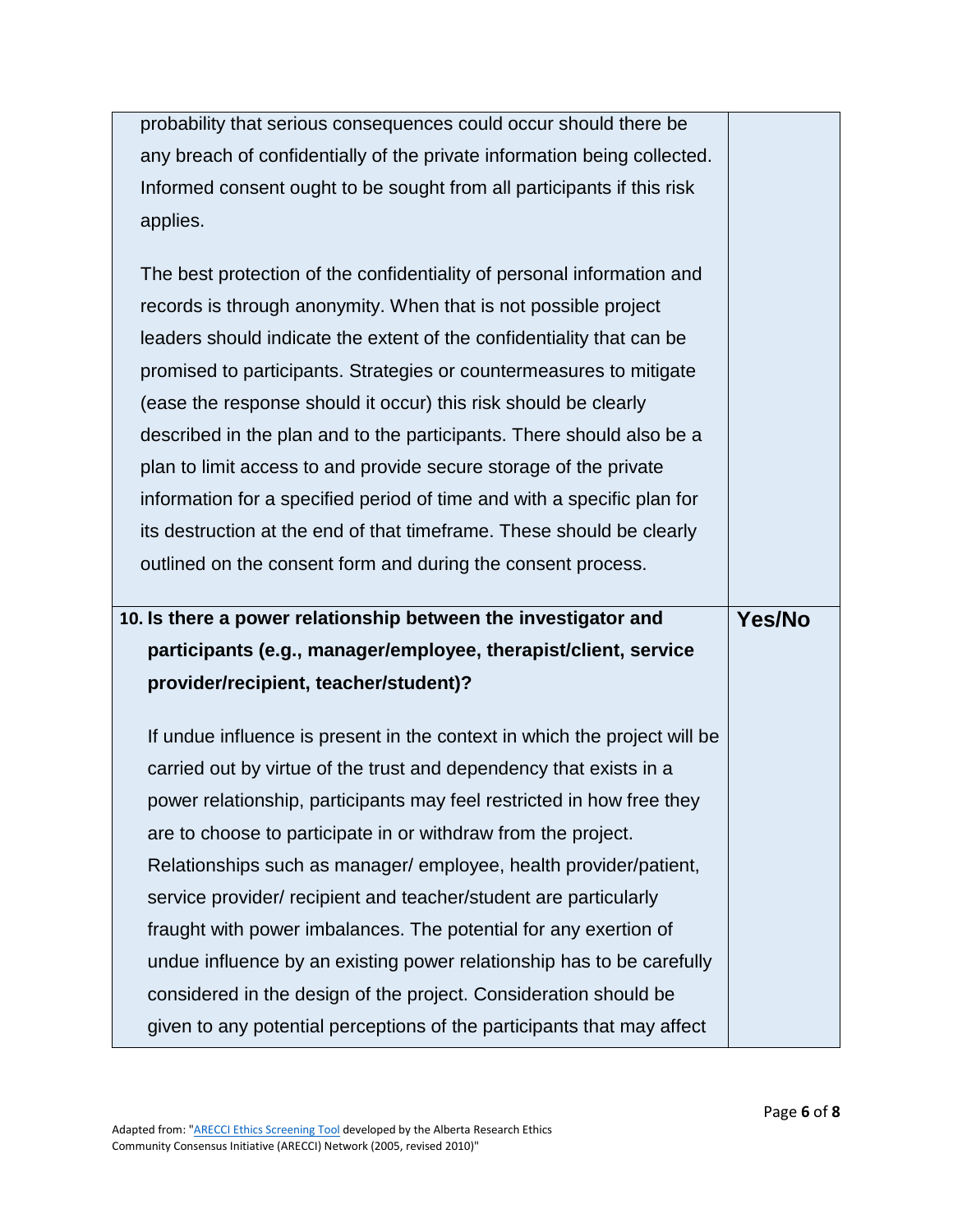their responses. The design ought to include ways to reduce any form of coercion over participants.

Informed consent should be considered for all participants if this risk applies.

Include measures in the project plan to protect private information to ensure participants are shielded from potential retribution and feel free to share their ideas or information. Suggestions in the case of the manager/employee situation: Have someone else as project lead and data collector. Anonymize all data to the respective manager of the employees. Clearly outline in the informed consent process all risks and the plan to counter them.

| 11. Are personally identifiable data, documents, records or               | <b>Yes/No</b> |
|---------------------------------------------------------------------------|---------------|
| specimens originally collected solely for purposes not related to         |               |
| the current study?                                                        |               |
| Personally identifiable information that was originally collected for the |               |
| purpose of providing care or service is now proposed to be used for       |               |
| another purpose (i.e., a secondary use). In other words, the              |               |
| information was originally collected for person-centric purposes (i.e.,   |               |
| just for the care or service of one person) and now the proposal is to    |               |
| use it for a purpose other than care or service of that specific person.  |               |
| Projects that propose to use data originally collected for other          |               |
| purposes (e.g. chart reviews, academic transcripts) need to include       |               |
| safeguards to protect against any breach of the privacy and               |               |
| confidentiality of these individuals. As well, there may be consent       |               |
| issues with respect to the individuals from whom the data was             |               |